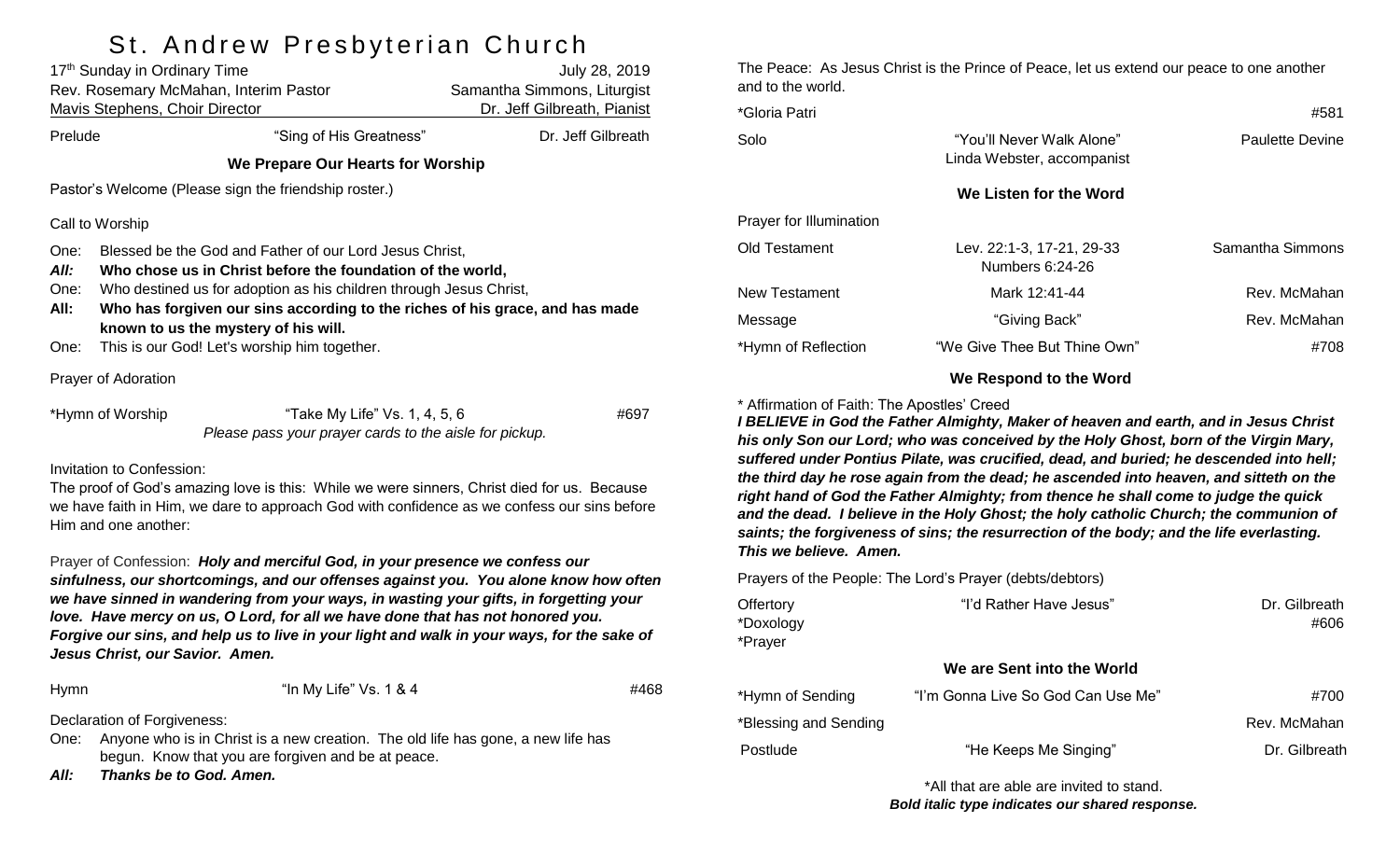#### *To Our Visitors & Guests:*

Welcome! It is a blessing to have you in worship with us today. We warmly invite your participation in the worship, fellowship, and ministry of this congregation where everyone is welcome as God's child. The pastor is available to answer any questions you might have after worship or by email or phone. There is a place for you here, and we are delighted to have you with us today.

#### **To All:**

The baptismal font at the entrance into the sanctuary signifies baptism as the entrance into the Universal Church and our inclusion in the worldwide family of Jesus Christ. It reminds us to remember our baptisms and be thankful.

#### *From Pastor Rosemary:*

During July, our sermon series focused on how our identity as children of God is formed by what we do in worship, and how what we do in worship influences our actions in the world. Beginning August 4<sup>th</sup>, we will return to the lectionary, the readings established for "ordinary time," that time before Advent where we walk with Jesus in the gospels and learn from him in his day to day ministry. We will also be celebrating The Lord's Supper on August  $4<sup>th</sup>$  and so we are invited to take some time this week to prepare our hearts to receive the real presence of Jesus as we are spiritually fed at that meal.

Please welcome our soloist today, Paulette Devine, who is an active member of Southside Baptist Church. Paulette is a member of the choir and a soloist in her church. Paulette is active with the Decatur Civic Chorus and serves on their board. She also is active in the Decatur Music Club. Paulette has worked for 26 years with the Baptist Children's Home.

An audio and written copy of each week's sermon is available on the website at [www.standrewdecatur.org.](http://www.standrewdecatur.org/)



**Mark 12:41-44**

July 28, 2019

### **St. Andrew Presbyterian Church**

Rev. Rosemary McMahan, Interim Pastor 3310 Danville Rd. SW Decatur, AL 35603 Office: (256) 355-6310 [churchoffice@standrewdecatur.org](mailto:churchoffice@standrewdecatur.org) pastor@standrewdecatur.org [www.standrewdecatur.org](http://www.standrewdecatur.org/)